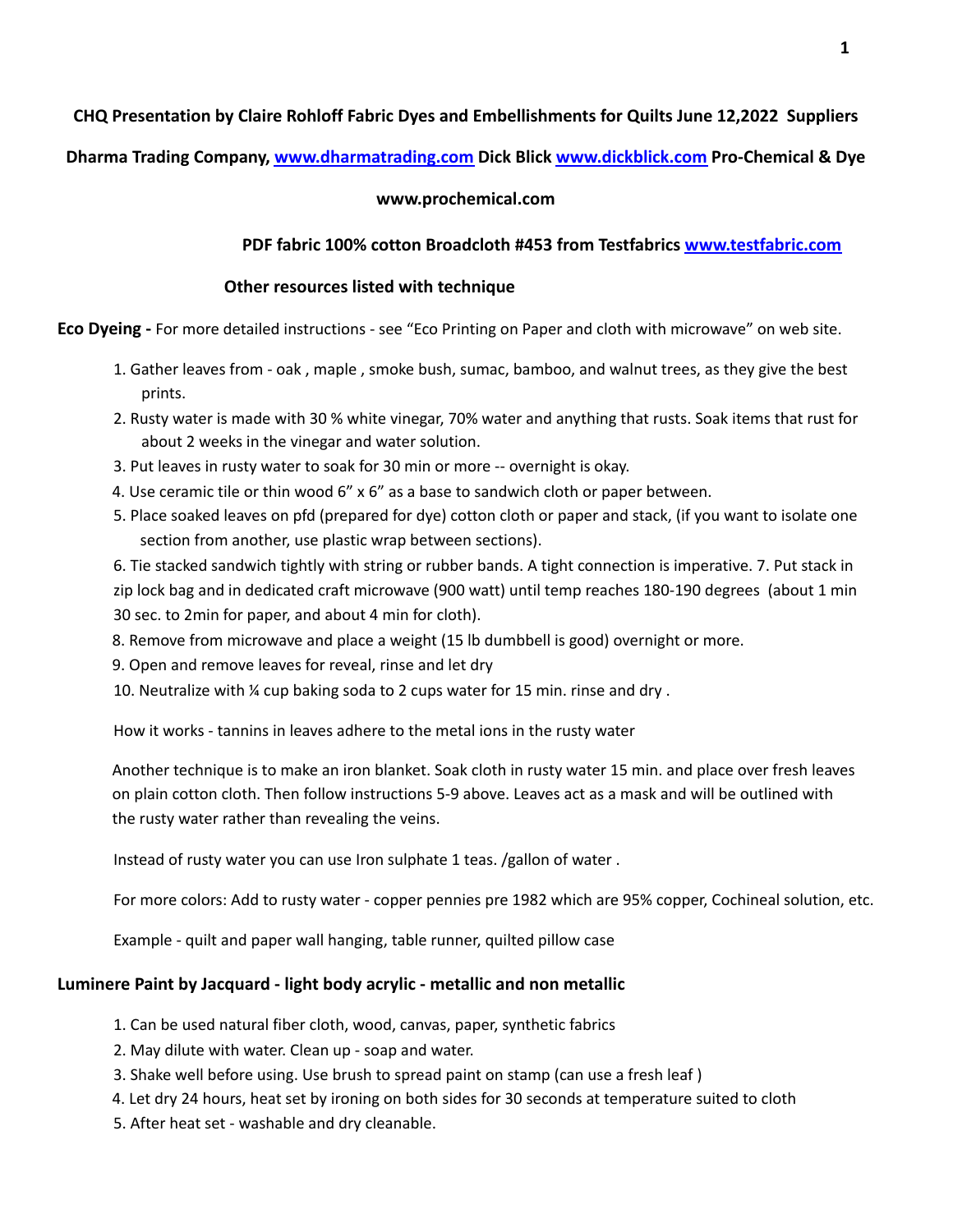

# **Printing with Wooden Blocks** Source for wooden blocks

https://www.desicraftshop.com/collections/wooden-stamps

- 1. DecorArt So Soft fabric paint (comes in 1 oz bottles many colors)
- 2. Yoga mat cut to various sizes to provide soft underlayment to stamp fabric
- 3. Wooden stamps brush on paint and stamp onto cloth placed on yoga mat for cushioning
- 4. Dry 48-72 hours Wash gentle cycle. Soap and water clean-up Example - jacket

## **Sun Painting "SkyDyes" book by Mickey Lawler**

**1.** Peblo Setacolor transparent paint comes in many colors- dilute to 2 parts water 1 part paint - put in squeeze bottle and squeeze onto cloth. Another paint option to use is Jacquard transparent textile paint **2.** pfd (prepared for dye) cotton cloth

- **3.** printing items: rice, salt, metal stencils, leaves, stones, etc.
- **4.** Mist cloth with water and apply paint with brush to cloth or just squeeze on colors from bottle.
- **5.** Press printing item firmly into damp cloth
- **6.** Place in sun until cloth is dry. Use skewers in four corners to hold fabric to ground
- **7.** Machine Washable 104 degrees F.
- **8.** When dry, heat set with an iron cloth is washable, dry-cleanable and very lightfast Example - quilt with lazy susan, pattern from outside table

## **Derwent Inktense Blocks and Pencils Book "Painted Applique a new approach " by Linda M. Poole**

- 1. Wet fabric with spray bottle.
- 2. Swipe color blocks or pencils onto wet surface.
- 3. Spray a little more water over colors to blend if desired.
- 4. Let dry.
- 5. Iron and dye will be permanent
	- Example Water Lily

**Procion Powder for dyed fabrics - Pro Chemical & Dye - MX Reactive Dye.** A chemical process in which fiber reactive dyes attach permanently to cellulose fibers using a covalent (electron sharing) bond which is the most basic and strongest type of chemical reaction.

1. Prepare Soda Ash (use dust mask and gloves) Use 1 cup soda ash fixer per gallon of warm water 2. Soak fabric in soda ash 15 min., squeeze out to damp but not dripping. You can reuse until gone. You can soak fabric let dry completely and save for future use. Soda ash pre-soak raises the pH level to about 10.5 which helps in the bonding process

- 3. Put water and dye powder according to instructions on dye color package. Put mixture into a Squeeze bottle bottle.
- 4. Squeeze colors as desired onto damp fabric . Put fabric in plastic bag and let cure for at least 4 hr- preferable 24 hours.
- 5. Rinse fabric and Prefill washing machine and run full cycle with hot water and ¼ cup synthrapol.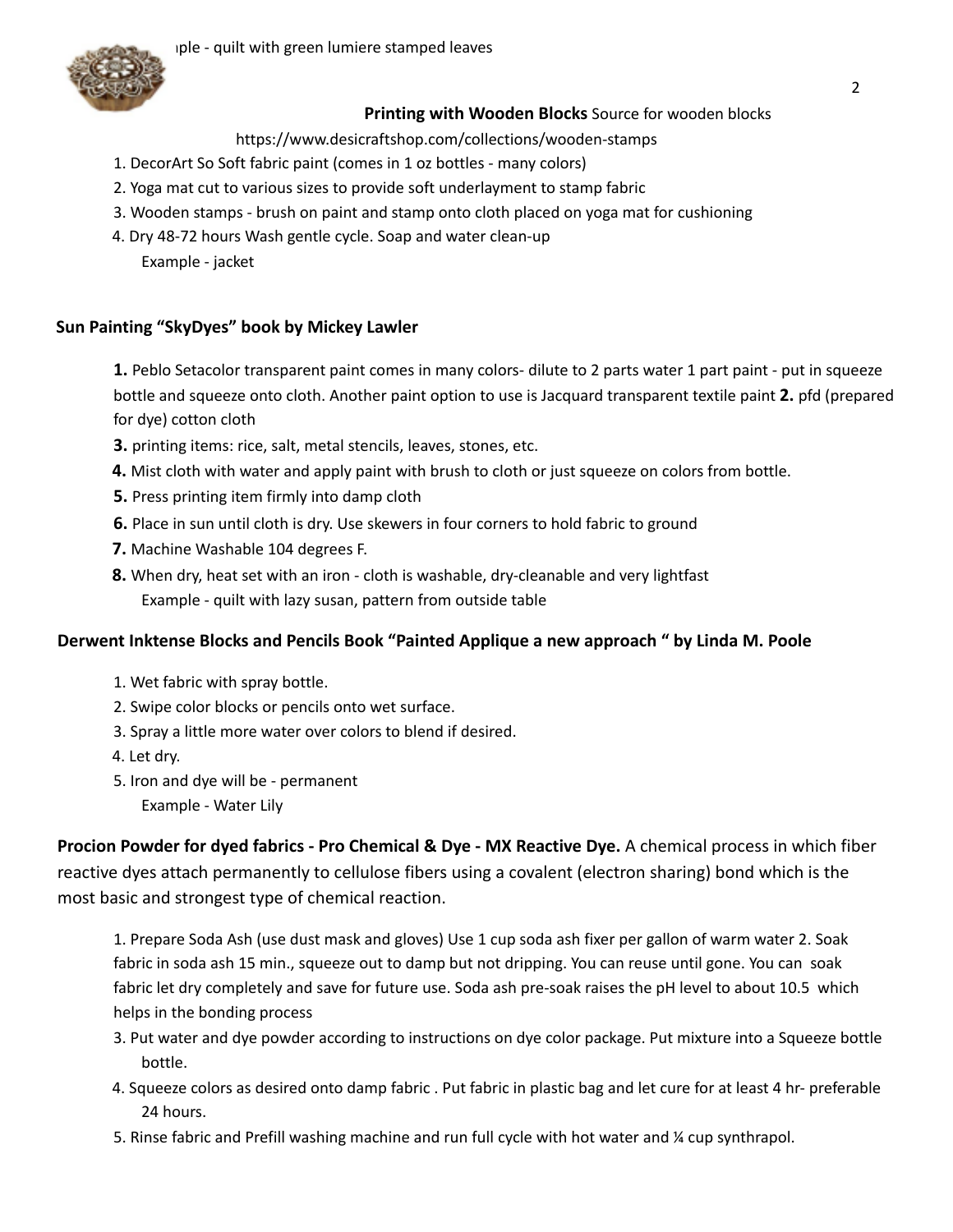#### **Snow dyeing or Ice Dyeing**

- 1. Soak fabric in soda ash 30 min or more and use soaked fabric wet or dry fabric for later use. 2. Procion dyes
- powder is mixed with water according to directions on dye package use mask so as not to inhale powder
- 3. Use a basin with grate set over basin. Cover grate with cloth
- 4. Pile snow on cloth about 4 " or use ice cubes.
- 5. Squirt on dye -
- 6. Let snow or ice melt inside takes about 4 hours.
- 7. Rinse several times, wash with synthropol and dry in dryer or heat set with iron.
- 8. Discard used dyes outside or in sewer, do not put in septic or grass.

Example - fabric pieces

# **Paintsticks by Shiva Made from pigment, oil and wax source: Laura Murry**

#### **www.lauramurraydesigns.com (supplies, stencils, patterns, stamps, foils and other textile art supplies)**

- 1. Color is durable once applied, dried and heat set with an iron
- 2. Will adhere to almost any type of fabric, cotton, silk, rayon, synthetics, suede and leather
- 3. Prewash fabric to get rid of any residues or finishes
- 4. Cover work surface with plastic
- 5. Peel away protective skin from crayon and use crayon with stamps, rubbing plates, stencils
- 6. Use a rubber surface to hold cloth in place
- 7. Use masking tape to establish boundaries if desired.
- 8. Clean up soap and water, citrus based solvents, turpentine.
- 9. Dries to touch in 24 hours, but allow 3-5 days for complete drying
- 10. Heat set on hottest level to withstand fabric. Protect ironing surface with parchment paper, lay fabric paint side down.

Example - fabric pieces

**Shibori -** Japanese method of resist, using stitching on fabric , which produces patterns on fabric after dyed.

Susan Sato - well known instructor in this art.

- 1. Pro MX reactive dye, soda ash, synthrapol
- 2. One gallon dye bath

1 gallon lukewarm water, add  $\frac{3}{4}$  cup pickling salt (not iodized) and stir to dissolve Dissolve 1-3 Tblsp soda ash in 1 cup water Mix ¼ tsp to 1 Tblsp dye powder with water Mix all together well.

3. Add fabric which has been sewn, bunched and banded, etc stir every 15 min for 1 hour. 4.

Drain and wash in cold water until fabric is squeaky clean and not slippery

5. Wash in hot water with ½ capful synthrapol Example fabric pieces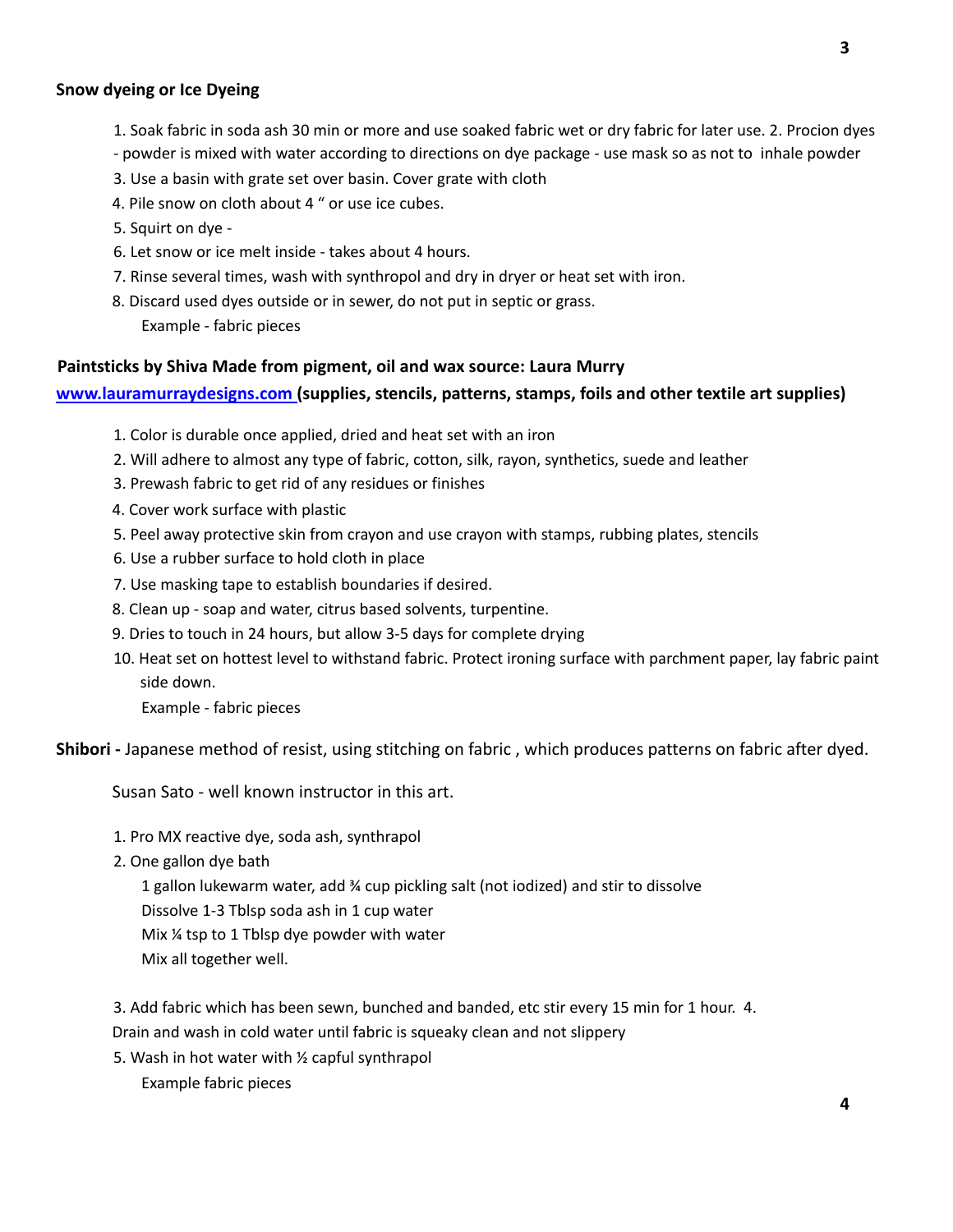**Devore -** Two Tone pattern resulting from different dyes which attach to specific fabrics

- 1. Silk and rayon scarf from Dharma white on white. Background white is silk, pattern is rayon.
- 2. Process

1 quart mason jar - fill  $\frac{1}{2}$  way with water 1 ml Alter Ego dye fixative (attaches to rayon) 1-2 ml vinegar 1 teas salt Mix together and add to above 10-15 ml Alter Ego Dye 10-15 ml Dupont Silk dye

Although the different colors are all mixed together in the water the dye for silk will only attach to silk fiber and the dye for rayon will only attach to rayon fiber. Chemistry at work!

3. Soak scarf in plain lukewarm water and squeeze out excess, put into jar with dyes and place jar in pot with water on low-medium heat. Stir gently.

4. Heat to boiling over 20 min. then simmers another 20 min. Turn off heat - remove jars and let stand 10 min. 5. Rinse scarf in cold running water and wash in lukewarm water with professional textile detergent 6. Finish by soaking in warm water with Milsoft (this helps a lot with the rayon fringe) then rinse in cool water and hang to dry.

Example - scarves

**Batik** - a method (originally used in Java) of producing colored designs on textiles by dyeing them, having first applied wax to the parts to be left undyed. A wax -resist dyeing applied to a whole cloth. The wax resists the dyes and allows the artisan to color selectively by soaking the cloth in one color and then removing the wax with boiling water or with an iron and brown paper.

- **1.** Cotton cloth is stamped with a copper tjaps pronounced chop, cantings (or tjantings , pronounced chanting) wooden printing blocks, batik funnel pen, or paintbrush dipped in wax.
- **2.** The fabric is then dyed and wax is removed with an iron fabric is placed between paper to absorb the melted wax. I tried a Tulip Spray dye. Effect is not great.
- **3.** The fabric is washed and ready to use. Whereever wax was the original color of the cloth shows. Example - dragon fly, fish and flower cloth

# **Foiling Your Fabric - Laura Murray Designs has a kit with 11 foil different color foil sheets and adhesive. www.lauramurraydesigns.com**

- 1. Use specific foil adhesive on fabric with stamp, let dry (may be 2 hours) and then place foil (shiny side up ) on adhesive, the foil sticks to the adhesive showing the design of the stamp.
- 2. Wash in cool water gentle cycle. Air dry. Never put hot iron on foil unless you want to remove the foil on purpose.